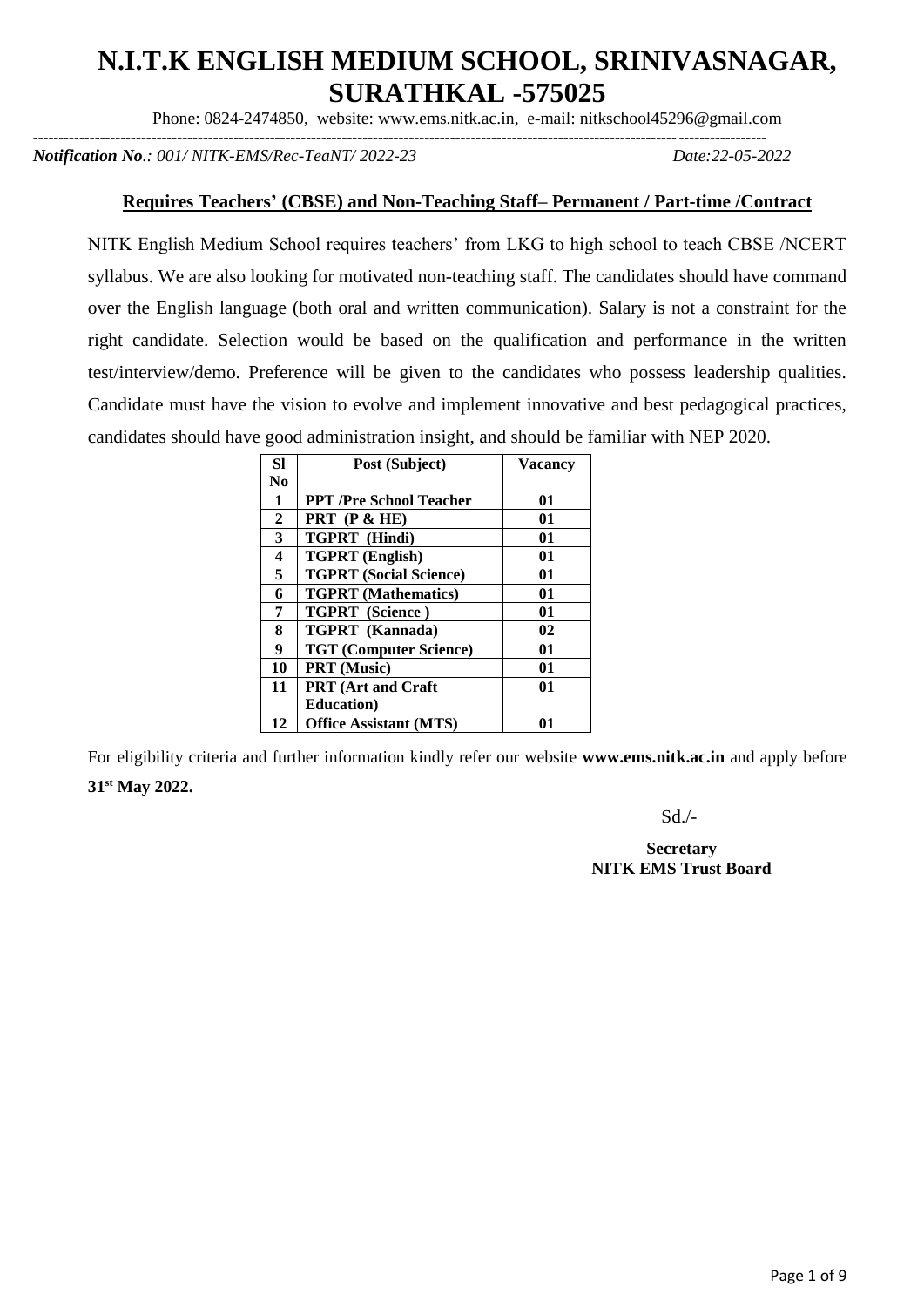# **N.I.T.K ENGLISH MEDIUM SCHOOL, SRINIVASNAGAR, SURATHKAL -575025**

Phone: 0824-2474850, website: www.ems.nitk.ac.in, e-mail: nitkschool45296@gmail.com  $-1\leq i\leq n-1$ 

*Notification No.: 001/ NITK-EMS/Rec-TeaNT/ 2022-23 Date:22-05-2022*

### **Requires Teachers (CBSE) and Non Teaching Staff– Permanent / Part-time /Contract**

NITK English medium school, with a history of more than 50 education years, is a pioneer and trendsetter in offering world-class education with the vision of creating "Global Citizens." We at NITKEMS embrace a child centered philosophy that promotes creative thinking and life-long learning. Our educators are highly motivated and dedicated to achieving standards in all endeavors as they progress their journey with us. We uniquely partner with parents and strive to make every academic dream a reality.

#### **Requirements:**

| <b>SI</b><br>No | Name of the Post<br>and vacancy                    |                                                                                                    |                                                                    | <b>Educational Qualification</b>                                                                                                                                               |  |  |  |  |
|-----------------|----------------------------------------------------|----------------------------------------------------------------------------------------------------|--------------------------------------------------------------------|--------------------------------------------------------------------------------------------------------------------------------------------------------------------------------|--|--|--|--|
| $\mathbf{1}$    | <b>Pre-School Teacher</b>                          |                                                                                                    |                                                                    | 1. Senior Secondary School Certificate / PUC /Intermediate with minimum fifty percent (50%) marks                                                                              |  |  |  |  |
|                 | / Pre - Primary                                    |                                                                                                    | in aggregate.                                                      |                                                                                                                                                                                |  |  |  |  |
|                 | <b>Teacher (PPT)</b>                               |                                                                                                    | 2. Diploma in Nursery Teacher Training (NTT)                       |                                                                                                                                                                                |  |  |  |  |
|                 | $(01$ No.)                                         | <b>Or</b>                                                                                          |                                                                    |                                                                                                                                                                                |  |  |  |  |
|                 |                                                    | Diploma in Montessori Teacher Training (MTT)                                                       |                                                                    |                                                                                                                                                                                |  |  |  |  |
|                 |                                                    | Or                                                                                                 |                                                                    |                                                                                                                                                                                |  |  |  |  |
|                 |                                                    |                                                                                                    |                                                                    |                                                                                                                                                                                |  |  |  |  |
|                 |                                                    |                                                                                                    |                                                                    | Diploma in Early Childhood Care & Education (ECCE), Obtained from a recognised College or                                                                                      |  |  |  |  |
|                 |                                                    |                                                                                                    | University.                                                        |                                                                                                                                                                                |  |  |  |  |
|                 |                                                    |                                                                                                    | Desirable:                                                         |                                                                                                                                                                                |  |  |  |  |
|                 |                                                    |                                                                                                    |                                                                    | 1. Three years' experience as a teacher in a reputed CBSE School                                                                                                               |  |  |  |  |
|                 |                                                    |                                                                                                    |                                                                    | 2. Knowledge of working on Computer and Proficiency to teach in English.                                                                                                       |  |  |  |  |
| 2               | Primary Teacher - 1)                               |                                                                                                    |                                                                    | Senior Secondary School Certificate / PUC /Intermediate with minimum fifty percent (50%) marks                                                                                 |  |  |  |  |
|                 | <b>Physical and Health</b>                         |                                                                                                    | in aggregate.                                                      |                                                                                                                                                                                |  |  |  |  |
|                 | Education (PRT - $\sqrt{2}$ )                      |                                                                                                    |                                                                    | Diploma in Physical Education granted by recognised Institute/ University                                                                                                      |  |  |  |  |
|                 | P&HE)                                              |                                                                                                    | Desirable:                                                         |                                                                                                                                                                                |  |  |  |  |
|                 | $(01$ No.)                                         |                                                                                                    |                                                                    | 1. Three years' experience as a teacher in a reputed CBSE School                                                                                                               |  |  |  |  |
|                 |                                                    |                                                                                                    |                                                                    | 2. Knowledge of working on Computer and Proficiency to teach in English.<br>(1) Four Years Integrated Degree Course of Regional College of Education of NCERT in the concerned |  |  |  |  |
| 3               | <b>Primary</b><br>level<br><b>Trained Graduate</b> |                                                                                                    | subject with at least 50% marks in aggregate.                      |                                                                                                                                                                                |  |  |  |  |
|                 | Teacher (TGPRT)                                    | <b>OR</b>                                                                                          |                                                                    |                                                                                                                                                                                |  |  |  |  |
|                 | $(07$ Nos.)                                        | Bachelor's Degree with at least 50% marks in the concerned subjects/combination of subjects and in |                                                                    |                                                                                                                                                                                |  |  |  |  |
|                 |                                                    |                                                                                                    |                                                                    | aggregate. The electives subjects and Languages in the combination of subjects as under :                                                                                      |  |  |  |  |
|                 |                                                    | 1)                                                                                                 | TGPRT (Hindi): 01                                                  | Hindi as a subject in all the three years.                                                                                                                                     |  |  |  |  |
|                 |                                                    | 2)                                                                                                 | English as a subject in all the three years.<br>TGPRT (English):01 |                                                                                                                                                                                |  |  |  |  |
|                 |                                                    | 3)                                                                                                 | <b>TGPRT(Social</b>                                                | Any two of the following: History, Geography, Economics and Pol.                                                                                                               |  |  |  |  |
|                 |                                                    |                                                                                                    | Science) - 01                                                      | Science of which one must be either History or Geography                                                                                                                       |  |  |  |  |
|                 |                                                    | 4)                                                                                                 | <b>TGPRT</b><br>(Maths)-                                           | Any two of the following subjects: Physics, Chemistry, Electronics,                                                                                                            |  |  |  |  |
|                 |                                                    |                                                                                                    | $(01)*$                                                            | <b>Computer Science, Statistics</b>                                                                                                                                            |  |  |  |  |
|                 |                                                    | 5)                                                                                                 | <b>TGPRT</b><br>(Science)-                                         | Botany, Zoology and Chemistry.                                                                                                                                                 |  |  |  |  |
|                 |                                                    | 6)                                                                                                 | (01)<br>TGPRT(Kannada)                                             | Kannada as a subject in all the three years.                                                                                                                                   |  |  |  |  |
|                 |                                                    |                                                                                                    | (02)                                                               |                                                                                                                                                                                |  |  |  |  |
|                 |                                                    | And                                                                                                |                                                                    |                                                                                                                                                                                |  |  |  |  |
|                 |                                                    |                                                                                                    |                                                                    | (2) Pass in Teacher Eligibility Test (TET) conducted by Government of Karnataka or Central Teacher                                                                             |  |  |  |  |
|                 |                                                    |                                                                                                    |                                                                    | Eligibility Test (CTET) conducted by the CBSE in accordance with the Guidelines framed by the                                                                                  |  |  |  |  |
|                 |                                                    | NCTE for the purpose.                                                                              |                                                                    |                                                                                                                                                                                |  |  |  |  |
|                 |                                                    |                                                                                                    | Desirable:                                                         |                                                                                                                                                                                |  |  |  |  |
|                 |                                                    |                                                                                                    |                                                                    | 1. Three years' experience as a teacher in a reputed CBSE School                                                                                                               |  |  |  |  |
|                 |                                                    |                                                                                                    |                                                                    | 2. Knowledge of working on Computer and Proficiency to teach in English                                                                                                        |  |  |  |  |
|                 |                                                    |                                                                                                    | additional criteria.                                               | 3. * For TGPRT- MATHS: Knowledge or Certificate in Vedic mathematics is one of the                                                                                             |  |  |  |  |
|                 |                                                    |                                                                                                    |                                                                    |                                                                                                                                                                                |  |  |  |  |
|                 |                                                    |                                                                                                    |                                                                    |                                                                                                                                                                                |  |  |  |  |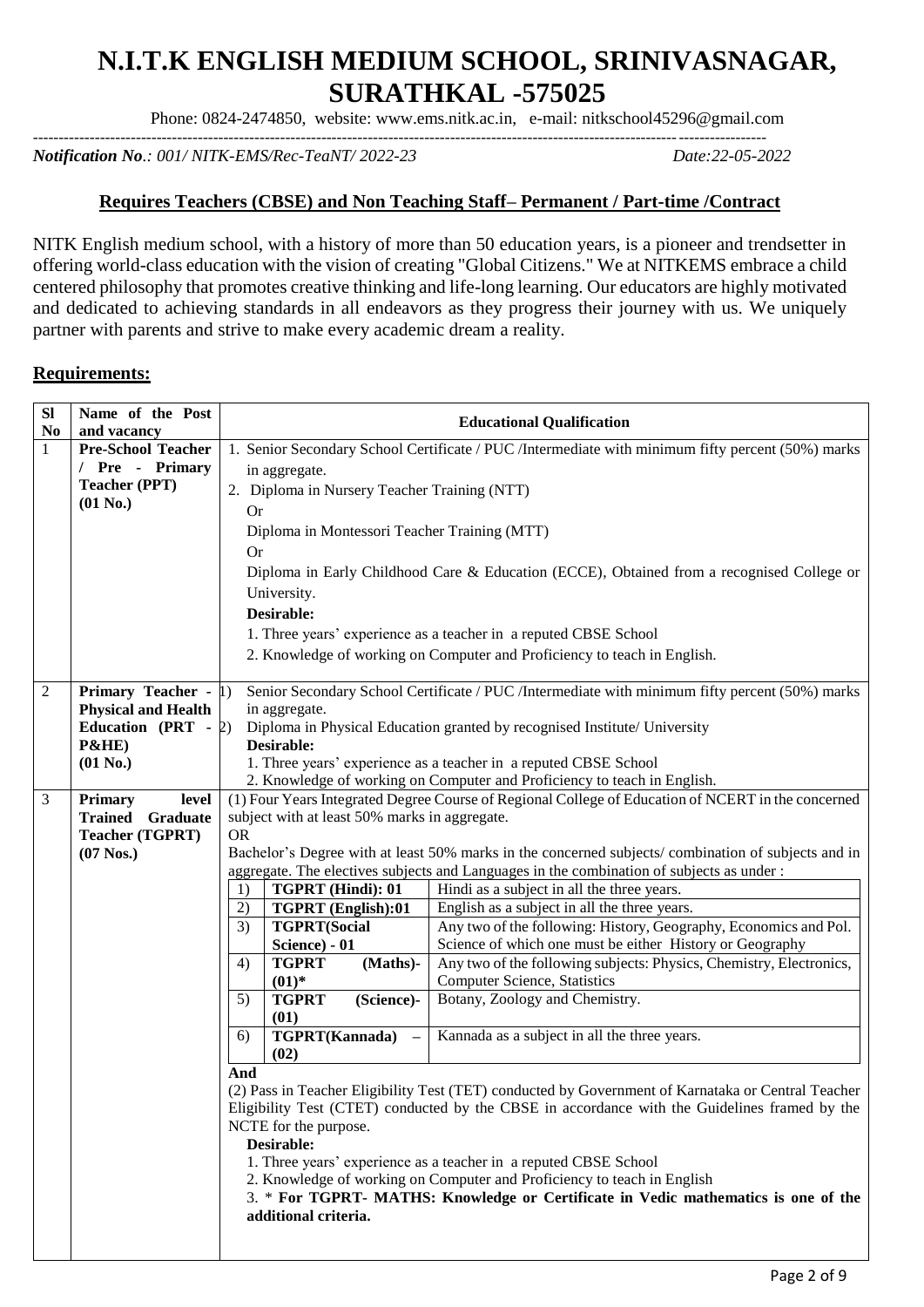| 4 | TGT - Computer                         | At least 50% marks in aggregate in any of the following:                                              |
|---|----------------------------------------|-------------------------------------------------------------------------------------------------------|
|   | <b>Science</b>                         | 1. B.E or B. Tech. (Computer Science/IT) from a recognized University or equivalent Degree            |
|   | $(01$ No.)                             | recognized by the Govt. of India.                                                                     |
|   |                                        | <b>OR</b>                                                                                             |
|   |                                        | B.E or B. Tech. (any stream) and Post Graduate Diploma in Computers from recognized University.       |
|   |                                        | <b>OR</b>                                                                                             |
|   |                                        | M.Sc (Computer Science)/ MCA or Equivalent from a recognized University.                              |
|   |                                        | <b>OR</b>                                                                                             |
|   |                                        | B.Sc (Computer Science) / BCA or Equivalent and Post Graduate degree in subject from a recognized     |
|   |                                        | University.                                                                                           |
|   |                                        | <b>OR</b>                                                                                             |
|   |                                        | Post Graduate Diploma in Computer and Post Graduate degree in any subject from recognized             |
|   |                                        |                                                                                                       |
|   |                                        | University.<br><b>OR</b>                                                                              |
|   |                                        |                                                                                                       |
|   |                                        | 'B' Level from DOEACC and Post Graduate degree in any subject.                                        |
|   |                                        | <b>OR</b>                                                                                             |
|   |                                        | 'C' Level from 'DOEACC' Ministry of Information and Communication Technology and Graduation.          |
|   |                                        | Note: For subsequent promotion the incumbent will have to acquire B.Ed. or equivalent degree          |
|   |                                        | Desirable:                                                                                            |
|   |                                        | Three years' experience as a teacher in a reputed CBSE School<br>1.                                   |
|   |                                        | Certificate of programming in C++, Python, MySQL, Java, App development Coding etc<br>2.              |
|   |                                        | 3. Proficiency to teach in English                                                                    |
| 5 | <b>PRT</b> - Music                     | 1. Senior Secondary School Certificate with 50% marks or Intermediate with 50% marks or its           |
|   | $(01$ No.)                             | equivalent                                                                                            |
|   |                                        | And                                                                                                   |
|   |                                        | 2. Diploma in music/dance.                                                                            |
|   |                                        | 0r                                                                                                    |
|   |                                        | Bachelor Degree in Music or equivalent from a recognized University.                                  |
|   |                                        | Desirable:                                                                                            |
|   |                                        | 1. Three years' experience as a teacher in a reputed CBSE School                                      |
|   |                                        | 2. Knowledge of working on Computer and Proficiency to teach in English                               |
|   |                                        | 3. Experience in classical, vocal, western music and participation in the state level/National level. |
|   |                                        | 4. Proficiency in musical instruments.                                                                |
| 6 | PRT (Art and Craft                     | Graduate Degree/Diploma in the concerned filed having high order of proficiency / expertise in the    |
|   | <b>Education</b> )                     | relevant field of Art & Craft.                                                                        |
|   | $(01$ No.)                             | Desirable:                                                                                            |
|   |                                        | 1. Three years' experience as a teacher in a reputed CBSE School                                      |
|   |                                        | 2. Knowledge of working on Computer and Proficiency to teach in English medium                        |
|   |                                        |                                                                                                       |
| 7 | <b>Office</b><br>Assistant $ 1\rangle$ | Bachelor's Degree in Commerce (B.Com) obtained from a recognised university of the State or           |
|   | (MTS<br><b>Multi</b>                   | Central Government with at least 50% marks and Senior Secondary School Certificate / PUC              |
|   | <b>Tasking Staff)</b>                  | /Intermediate with minimum fifty percent (50%) marks or equivalent qualification from recognized      |
|   | $(01$ No.)                             | board or university.                                                                                  |
|   |                                        | 2) A typing speed of 35 w.p.m. in English or 30 w.p.m. in English and Kannada on computer (Time       |
|   |                                        | allowed is 10 minutes)                                                                                |
|   |                                        |                                                                                                       |
|   |                                        | 3) Working knowledge of English, Kannada and Hindi.                                                   |
|   |                                        | Desirable:                                                                                            |
|   |                                        | 1. Three years' experience as an Office Assistant in a reputed CBSE School                            |
|   |                                        | 2. Proficiency in English, and Kannada                                                                |
|   |                                        | 3. Knowledge of working on Computer with all the Microsoft office products, Tally Accounting          |
|   |                                        | Software, Internet etc.,                                                                              |

#### **NOTE:**

The number of vacancies may increase or decrease due to retirement, extended leave, etc. *NITK English Medium School will interview for all the posts to prepare a permanent, part-time, or temporary contractual teachers / non-teaching staff panel.* They would be utilized in academic sessions 2022-23 to supplement the teaching-learning process in case of clear vacancies or on-leave vacancies.

*The age limit would be as per the norms and at the discretion of the management.*

Sd./-

 **Secretary NITK EMS Trust Board**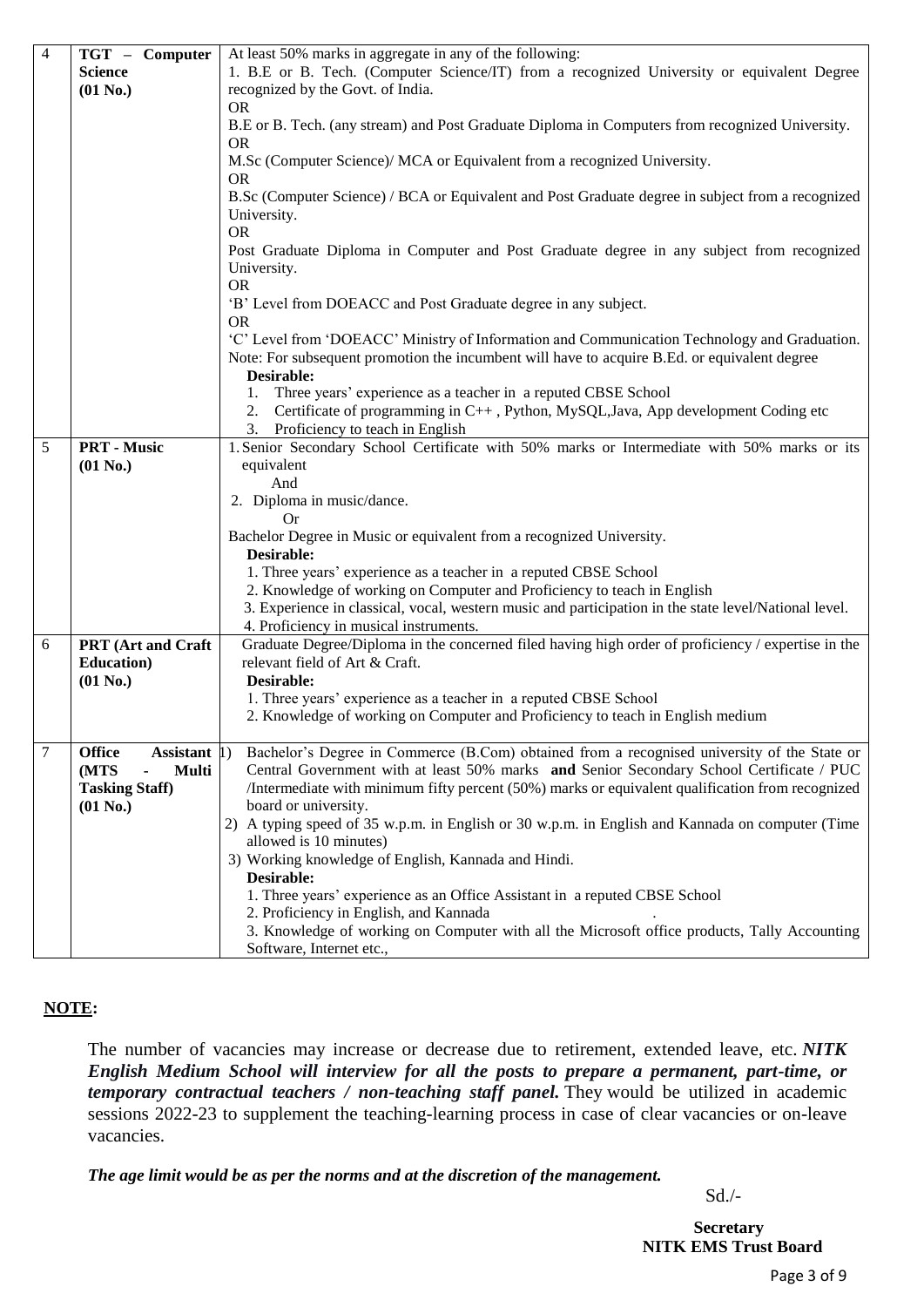# **N.I.T.K ENGLISH MEDIUM SCHOOL, SRINIVASNAGAR, SURATHKAL -575025**

Phone: 0824-2474850 website: www.ems.nitk.ac.in e-mail: nitkschool45296@gmail.com

**--------------------------------------------------------------------------------------------------------------------------------------**

#### **NITK English Medium School is an unaided private school affiliated with CBSE Delhi. It invites applications from eligible Indian Nationals for the post of Teachers and Non-Teaching staff on a permanent Part-time or Temporary Contractual basis.**

## **How to apply:**

Kindly refer to the instructions and eligibility criteria. The filled application form only should be scanned and submitted before **27-05-2022** to the email id **[jobsnitkems@gmail.com.](mailto:jobsnitkems@gmail.com)** The original filled application form with self-attested copies of relevant papers/documents/certificates should be sent to "**The Secretary, NITK English Medium School, Srinivasnagar Post, Mangaluru, Dakshina Kannada, Karnataka, PIN:575025**" and should reach us before **31-05-2022**.

# **General Instructions:**

- 1. Only Filled Application Form must be scanned and sent to the secretary's email id : **[jobsnitkems@gmail.com](mailto:jobsnitkems@gmail.com) before 27-05-2022.**
- 2. The original application form with self-attested copies of related documents shall be sent by speed post or by courier, addressed to "**The Secretary, NITK English Medium School, Srinivasnagar Post, Mangaluru, Dakshina Kannada, Karnataka, PIN :575025**" and should reach us before **31-05-2022**.
- 3. The Essential Documents are :
	- a) Degree Certificates and Mark sheets from 10th class onwards.
	- b) Experience certificates issued by the Competent Authorities, testimonials etc.
	- c) Training undergone or conducted and extra-curricular certificates
	- d) Certificate of Awards or ranks obtained in district or state or national level.
	- e) Medical fitness certificate from a Government or ESI hospital or from reputed private hospital.
	- f) Latest Two references: One from a local public representative and the other from an educationists or from one of candidate's mentor. (Both referrers should not be a relative to the candidate)
- 4. The applicant will be responsible for the authenticity of submitted information, other documents, and photographs. Furnishing any false information and/or suppression/ concealment of facts shall lead to rejection/ cancellation of selection/ recruitment. If it is found, at a later date that any information given in the application is incorrect / false or any fake documents submitted, the candidature/ appointment is liable to be cancelled/ terminated and legal action would be initiated against the candidate.
- 5. Any canvassing by or on behalf of the candidates or to bring political or other outside influence with regards to their selection/ recruitment shall result in disqualification of candidature.
- 6. Only shortlisted candidates will be called for interview and an invitation to interview or appearance for the interview does not provide any entitlement to the candidate or selection.
- 7. No TA / DA would be provided to any selected applicant for the interview. All expenses should be borne by the candidate itself.
- 8. Selected candidate should be prepared to join the duty within the time granted and will be informed over phone or by e-mail only. So all applicant shall provide their valid phone number & e-mail Id. In case a candidate does not respond within 3 days, the next in the panel will be given chance and the candidature of the first candidate will stand forfeited.
- 9. No correspondence/ interim/ personal inquires will be entertained from the candidates in connection with the process of selection/ interview.
- 10. NITK English Medium School has the right to cancel this advertisement or any post/s without giving any notice at any time and reserves the right to fill or not to fill all or any of the vacancy/ies.

Sd./-

**Secretary NITK EMS Trust Board**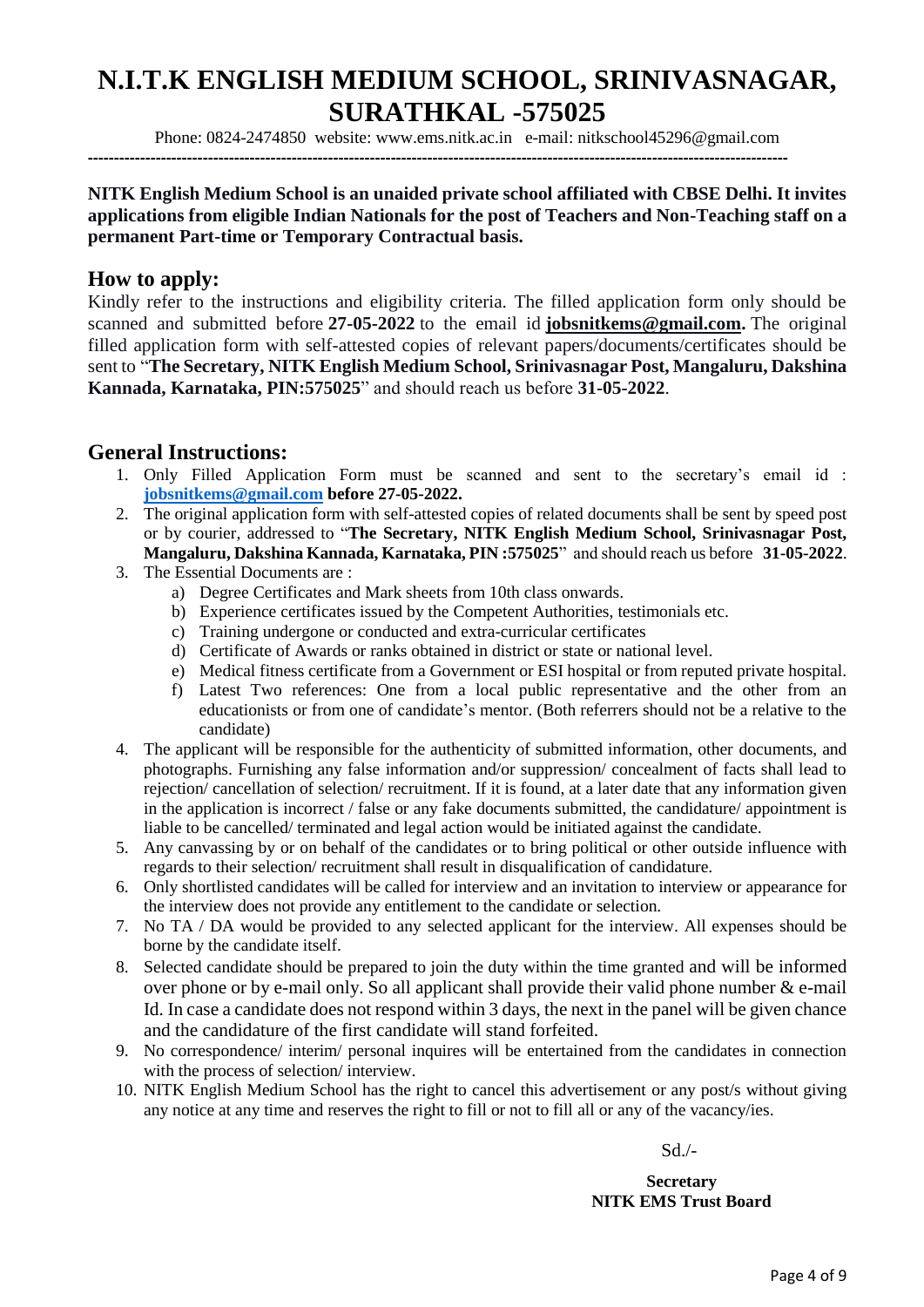| <b>APPLICATION</b><br>(To be filled in by the candidate) |                                      |                |                                                                           |  |  |  |
|----------------------------------------------------------|--------------------------------------|----------------|---------------------------------------------------------------------------|--|--|--|
|                                                          | Notification Number & date:          |                | Affix recent<br>passport size photo<br>here and attest<br>(Do not staple) |  |  |  |
| S.                                                       | <b>Particulars</b>                   | <b>Details</b> | <b>Proof</b>                                                              |  |  |  |
| No.<br>$\mathbf{1}$                                      | Name (In capital letters)            |                | Encl. No.                                                                 |  |  |  |
| 2                                                        | Father's / Husband's Name            |                |                                                                           |  |  |  |
| $\overline{3}$                                           | Date of Birth                        |                |                                                                           |  |  |  |
| $\overline{4}$                                           | Place of Birth                       |                |                                                                           |  |  |  |
| $5\overline{)}$                                          | Age (as on 01-05-2022)               |                |                                                                           |  |  |  |
| 6                                                        | Sex (Male / Female /others)          |                |                                                                           |  |  |  |
| $\tau$                                                   | <b>Marital Status</b>                |                |                                                                           |  |  |  |
| 8                                                        | Nationality                          |                |                                                                           |  |  |  |
| 9                                                        | Religion                             |                |                                                                           |  |  |  |
| 10                                                       | Address for correspondence           |                |                                                                           |  |  |  |
|                                                          | PIN Code                             |                |                                                                           |  |  |  |
|                                                          | <b>Mobile Number</b>                 |                |                                                                           |  |  |  |
| 11                                                       | Email id<br><b>Permanent Address</b> |                |                                                                           |  |  |  |
|                                                          | PIN Code<br>Mobile Number            |                |                                                                           |  |  |  |
|                                                          |                                      |                |                                                                           |  |  |  |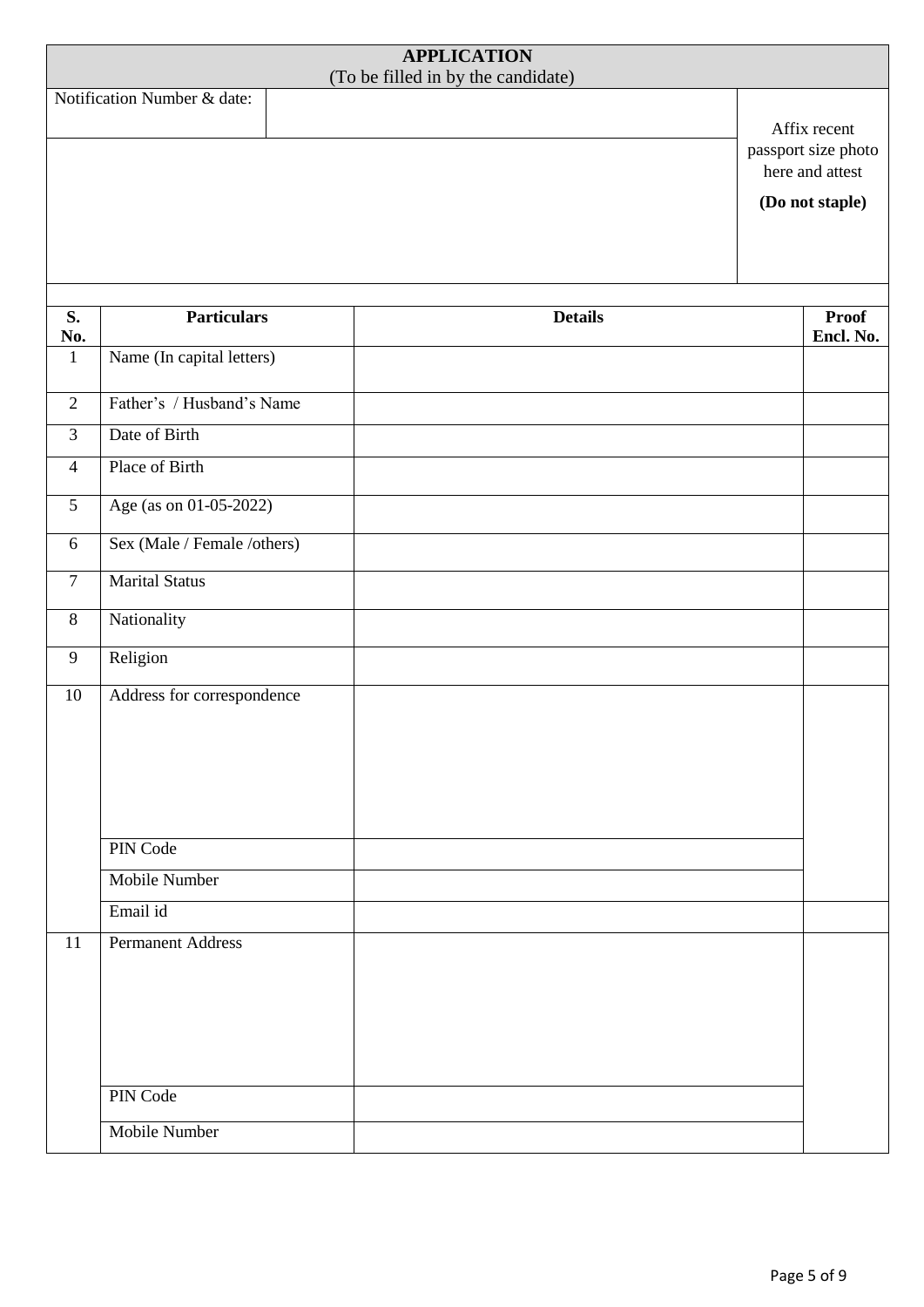| 12                                          | <b>Academic Qualifications (Secondary School Examination onwards)</b>                                                          |                                     |                            |                                                                                         |                   |           |                |              |
|---------------------------------------------|--------------------------------------------------------------------------------------------------------------------------------|-------------------------------------|----------------------------|-----------------------------------------------------------------------------------------|-------------------|-----------|----------------|--------------|
| Examination/<br>Board/ University<br>Degree |                                                                                                                                |                                     | Subject/<br>Specialization | Year of<br>passing                                                                      | CGPA / %<br>Marks | Division  | Proof<br>Encl. |              |
|                                             |                                                                                                                                |                                     |                            |                                                                                         |                   |           |                | no.          |
|                                             | High School/<br>Secondary                                                                                                      |                                     |                            |                                                                                         |                   |           |                |              |
|                                             | Sr. Secondary                                                                                                                  |                                     |                            |                                                                                         |                   |           |                |              |
|                                             | Degree                                                                                                                         |                                     |                            |                                                                                         |                   |           |                |              |
|                                             | Master<br>Degree                                                                                                               |                                     |                            |                                                                                         |                   |           |                |              |
|                                             | <b>B.Ed</b>                                                                                                                    |                                     |                            |                                                                                         |                   |           |                |              |
|                                             | Others                                                                                                                         |                                     |                            |                                                                                         |                   |           |                |              |
| 13                                          |                                                                                                                                |                                     |                            | Detail of experience in academic institution(s)/ organization (s) [Chronological order] |                   |           |                |              |
|                                             | Post Held                                                                                                                      | Organization                        |                            | Period                                                                                  |                   | Pay Scale | Gross          | Proof        |
|                                             |                                                                                                                                |                                     | From                       | To                                                                                      | Duration          |           |                | Encl.<br>no. |
|                                             |                                                                                                                                |                                     |                            |                                                                                         |                   |           |                |              |
|                                             |                                                                                                                                |                                     |                            |                                                                                         |                   |           |                |              |
|                                             |                                                                                                                                |                                     |                            |                                                                                         |                   |           |                |              |
|                                             |                                                                                                                                |                                     |                            |                                                                                         |                   |           |                |              |
| 14                                          |                                                                                                                                |                                     |                            | Details of Scholarships/ Awards/ Honour/ with proof (Attach separate sheet if required) |                   |           |                |              |
|                                             |                                                                                                                                |                                     |                            |                                                                                         |                   |           |                |              |
|                                             |                                                                                                                                |                                     |                            |                                                                                         |                   |           |                |              |
|                                             |                                                                                                                                |                                     |                            |                                                                                         |                   |           |                |              |
|                                             |                                                                                                                                |                                     |                            |                                                                                         |                   |           |                |              |
| 15                                          |                                                                                                                                |                                     |                            | Details of Academic achievements with proof (Attach separate sheet if required)         |                   |           |                |              |
|                                             |                                                                                                                                |                                     |                            |                                                                                         |                   |           |                |              |
|                                             |                                                                                                                                |                                     |                            |                                                                                         |                   |           |                |              |
|                                             |                                                                                                                                |                                     |                            |                                                                                         |                   |           |                |              |
| 16                                          |                                                                                                                                |                                     |                            |                                                                                         |                   |           |                | <b>Proof</b> |
|                                             | Developed/Participation in production of educational programs / affiliations with proof<br>(Attach separate sheet if required) |                                     |                            |                                                                                         |                   |           |                |              |
|                                             |                                                                                                                                |                                     |                            |                                                                                         |                   |           |                |              |
|                                             |                                                                                                                                |                                     |                            |                                                                                         |                   |           |                |              |
| 17                                          |                                                                                                                                | (Attach separate sheet if required) |                            | <b>Conducted Short Term/ Continuing Education Programmes/ Other Courses with proof</b>  |                   |           |                |              |
|                                             |                                                                                                                                |                                     |                            |                                                                                         |                   |           |                |              |
|                                             |                                                                                                                                |                                     |                            |                                                                                         |                   |           |                |              |
|                                             |                                                                                                                                |                                     |                            |                                                                                         |                   |           |                |              |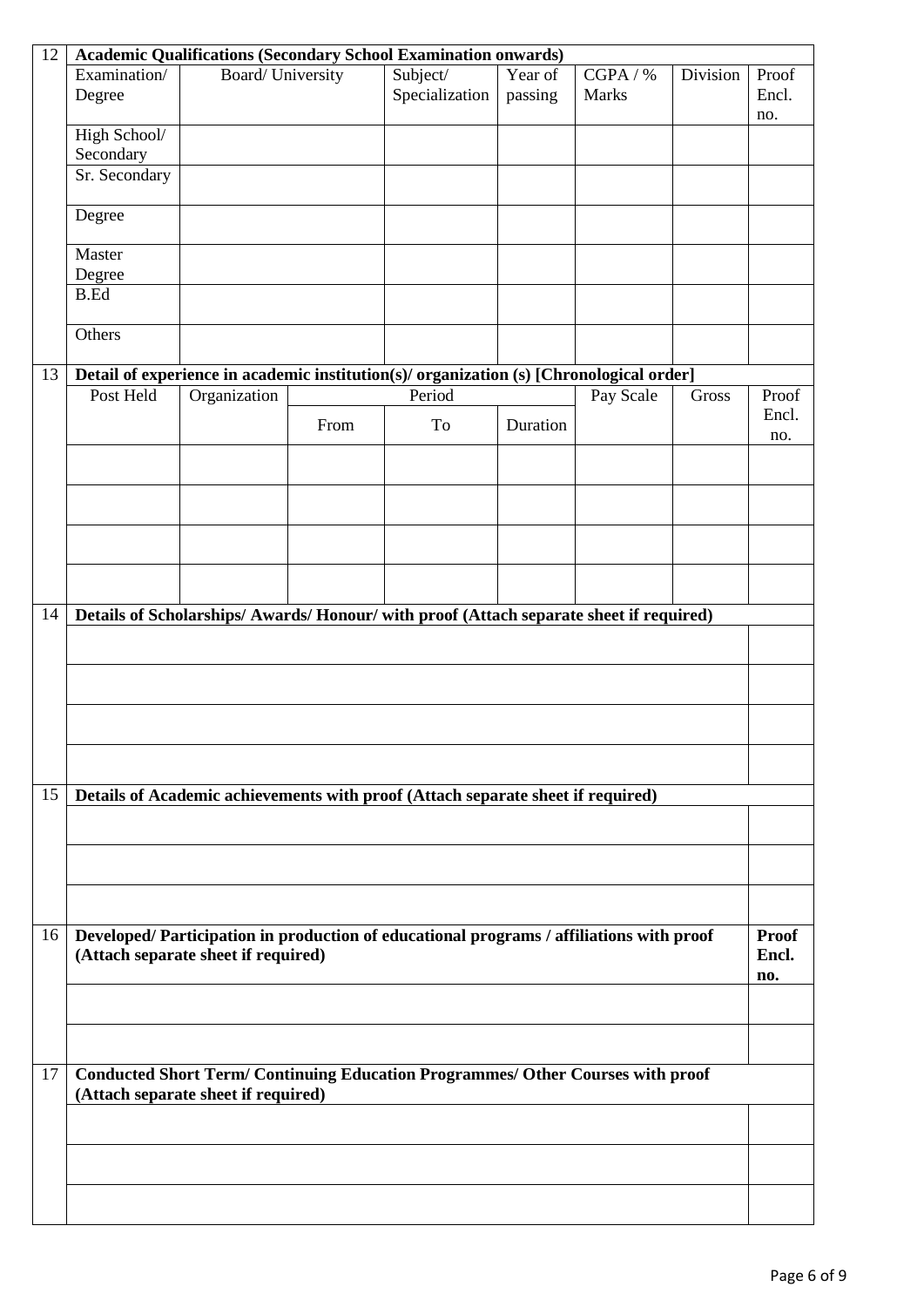| 18 | Conferences/ Workshops/ Symposium etc. attended<br>(Attach separate sheet if required) |              |                            |                                                                                                     |  |                        |    |                |  |  |  |
|----|----------------------------------------------------------------------------------------|--------------|----------------------------|-----------------------------------------------------------------------------------------------------|--|------------------------|----|----------------|--|--|--|
|    |                                                                                        |              |                            |                                                                                                     |  |                        |    |                |  |  |  |
|    |                                                                                        |              |                            |                                                                                                     |  |                        |    |                |  |  |  |
|    |                                                                                        |              |                            |                                                                                                     |  |                        |    |                |  |  |  |
|    |                                                                                        |              |                            |                                                                                                     |  |                        |    |                |  |  |  |
| 19 |                                                                                        |              |                            | Special Training/Assignment (Attach separate sheet if required)                                     |  |                        |    |                |  |  |  |
|    |                                                                                        |              |                            |                                                                                                     |  |                        |    |                |  |  |  |
|    |                                                                                        |              |                            |                                                                                                     |  |                        |    |                |  |  |  |
|    |                                                                                        |              |                            |                                                                                                     |  |                        |    |                |  |  |  |
| 20 | <b>Publications</b>                                                                    |              |                            |                                                                                                     |  |                        |    |                |  |  |  |
|    | <b>Text Books / educational books</b>                                                  |              |                            |                                                                                                     |  |                        |    |                |  |  |  |
|    | <b>Title</b>                                                                           |              | <b>Published</b><br>(Nos.) | <b>Accepted</b><br>(Nos.)                                                                           |  | Communicated<br>(Nos.) |    | <b>Remarks</b> |  |  |  |
|    | Lower Primary Level                                                                    |              |                            |                                                                                                     |  |                        |    |                |  |  |  |
|    | <b>Higher Primary</b>                                                                  |              |                            |                                                                                                     |  |                        |    |                |  |  |  |
|    | Secondary Level                                                                        |              |                            |                                                                                                     |  |                        |    |                |  |  |  |
|    |                                                                                        |              |                            |                                                                                                     |  |                        |    |                |  |  |  |
| 21 | Membership/Fellowship of Professional Bodies/Societies                                 |              |                            |                                                                                                     |  |                        |    |                |  |  |  |
|    |                                                                                        |              |                            |                                                                                                     |  |                        |    |                |  |  |  |
|    |                                                                                        |              |                            |                                                                                                     |  |                        |    |                |  |  |  |
|    |                                                                                        |              |                            |                                                                                                     |  |                        |    |                |  |  |  |
| 22 |                                                                                        |              |                            | Administrative responsibilities held in chronological order (attach separate list if required)      |  | Period                 |    |                |  |  |  |
|    | <b>Position Held</b>                                                                   | Organization |                            | Nature of responsibility                                                                            |  |                        |    | <b>Proof</b>   |  |  |  |
|    |                                                                                        |              |                            |                                                                                                     |  | From                   | To | Encl.<br>no.   |  |  |  |
|    |                                                                                        |              |                            |                                                                                                     |  |                        |    |                |  |  |  |
|    |                                                                                        |              |                            |                                                                                                     |  |                        |    |                |  |  |  |
|    |                                                                                        |              |                            |                                                                                                     |  |                        |    |                |  |  |  |
|    |                                                                                        |              |                            |                                                                                                     |  |                        |    |                |  |  |  |
| 23 |                                                                                        |              |                            | Working Knowledge of Computers, Internet, Online teaching /activities, Artificial Intelligence etc. |  |                        |    |                |  |  |  |
|    | Computers and Internet                                                                 |              |                            |                                                                                                     |  |                        |    |                |  |  |  |
|    | Online teaching /activities                                                            |              |                            |                                                                                                     |  |                        |    |                |  |  |  |
|    | Artificial Intelligence                                                                |              |                            |                                                                                                     |  |                        |    |                |  |  |  |
|    | Others                                                                                 |              |                            |                                                                                                     |  |                        |    |                |  |  |  |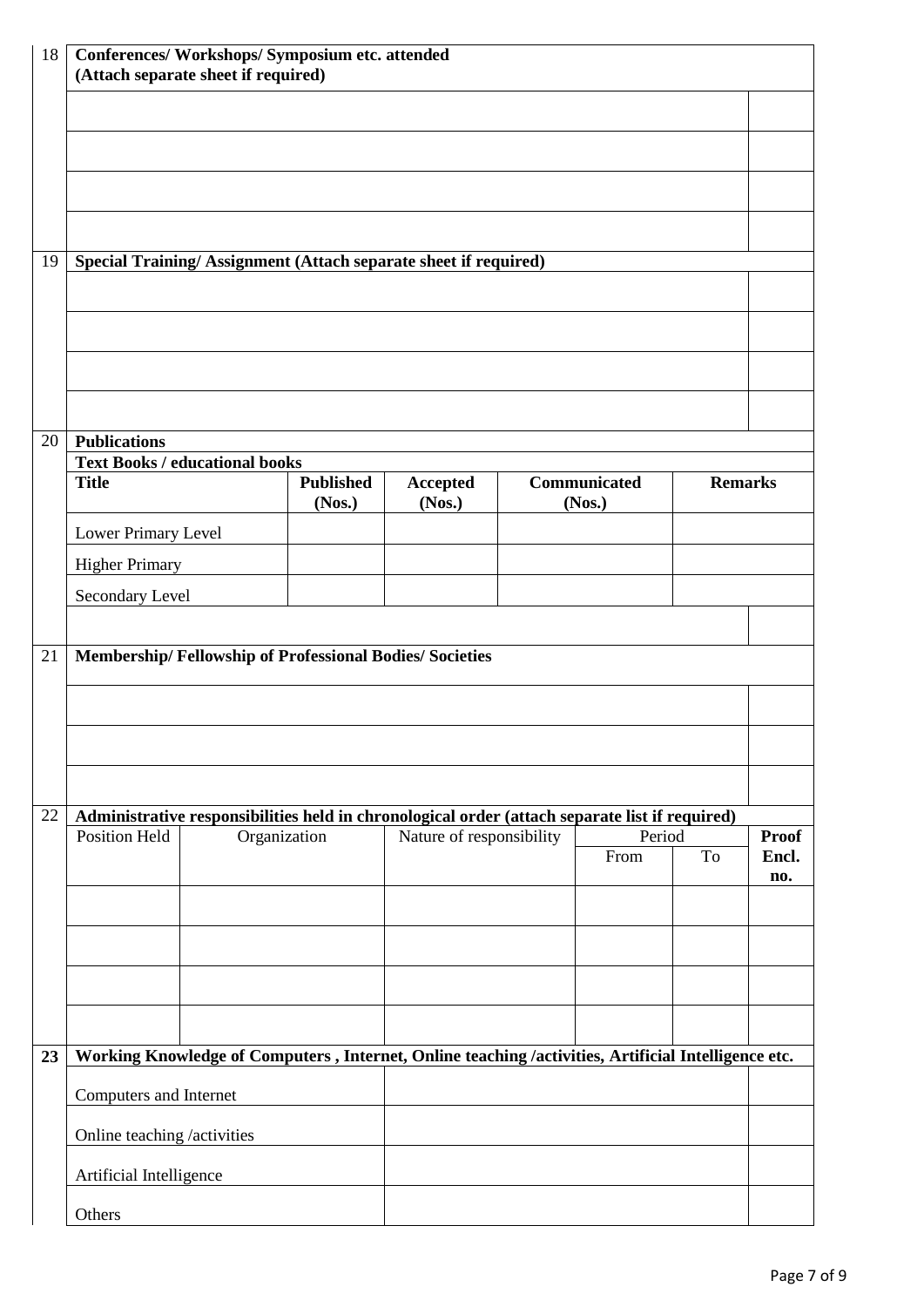| 24 | (Attach certificates)              |                                                       |                                                                                                     | Provide name, designation and address of at least two referees, One from a local public representative<br>and the other from an educationist or from one of your mentor. Both referrers should not be a relative<br>to you but well acquainted with your academic and administrative performance and conduct. |                            |                     |
|----|------------------------------------|-------------------------------------------------------|-----------------------------------------------------------------------------------------------------|---------------------------------------------------------------------------------------------------------------------------------------------------------------------------------------------------------------------------------------------------------------------------------------------------------------|----------------------------|---------------------|
|    | (i)                                |                                                       |                                                                                                     | (ii)                                                                                                                                                                                                                                                                                                          |                            |                     |
|    | Email Id:                          |                                                       |                                                                                                     | Email Id:                                                                                                                                                                                                                                                                                                     |                            |                     |
| 25 | Mobile No.                         |                                                       |                                                                                                     | Mobile No.                                                                                                                                                                                                                                                                                                    |                            |                     |
|    | <b>Details of Present Employer</b> |                                                       |                                                                                                     |                                                                                                                                                                                                                                                                                                               | <b>Present Pay Details</b> |                     |
|    | Name &<br>Address                  | Contact<br>Number<br>(Phone/<br>Mobile /<br>email id) | Nature of<br>Present<br>Post $\searrow$<br>[Mark<br>Permanent<br>Temporary<br>Ad-hoc<br>Contractual | Pay Scale                                                                                                                                                                                                                                                                                                     | Other<br>Allowances        | Total<br>Emoluments |
| 26 |                                    |                                                       |                                                                                                     | If appointed, minimum time you will require to join on the post?                                                                                                                                                                                                                                              |                            |                     |
| 27 |                                    |                                                       |                                                                                                     | Any other information you wish to give. (Attach extra sheet if required)                                                                                                                                                                                                                                      |                            |                     |

# **Declaration by the candidate**

I S/o hereby declare that the information given by me in this application form is true to the best of my knowledge and belief. If, at any time, I am found to have concealed any material / information or given any false information or produced fake certificates, my candidature / appointment may be summarily rejected / terminated without any notice or compensation and I am liable for legal action against me.

**Signature of Applicant**

#### **Place:**